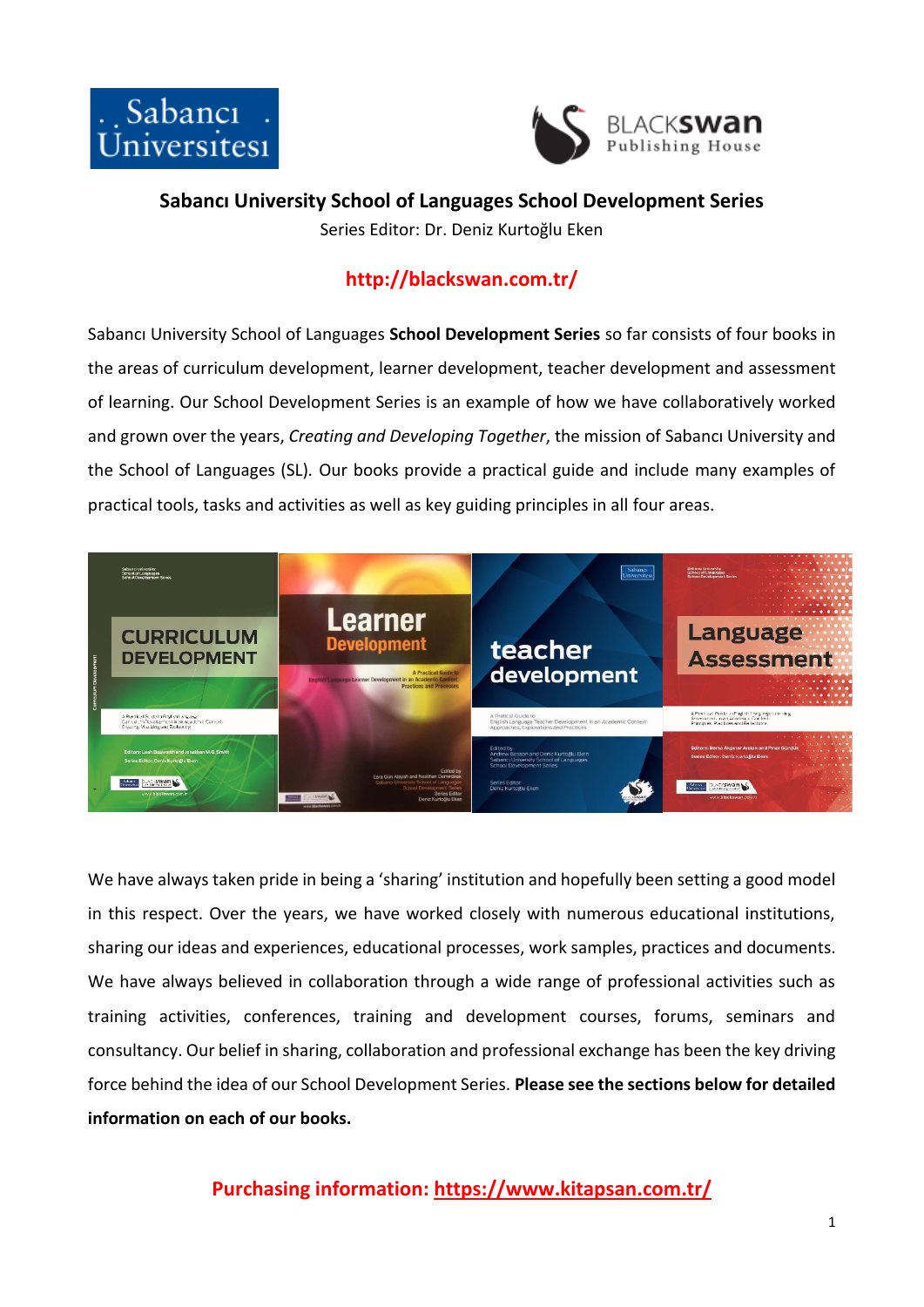# **A Practical Guide to English Language Learning Assessment in an Academic Context: Principles, Practices and Reflections (2020)**

#### *Editors: Berna Akpınar Arslan and Pınar Gündüz*

The effective assessment of English language learning is one of the most challenging areas in academic school contexts. It necessitates principles, which are built upon a school's curriculum scheme and on assessment practices that reflect these principles in the best way possible. Although there are no simple answers to what this 'best way' can be, systematic needs analysis research; regular programme evaluation studies; ongoing feedback from key stakeholders including language learners themselves; and principled analyses of assessment data, are essential practices in offering highly useful insights into decisions regarding an effective assessment scheme.

We believe that **A Practical Guide to English Language Learning Assessment in an Academic Context: Principles, Practices and Reflections** will be able to offer such useful insights by sharing principles, practical examples and reflections on our assessment practices.

We also believe that the guide will be of interest to language teaching professionals who are interested and/or involved in the assessment of language learning, particularly in foundation or preparatory programmes, which aim to teach learners academic English language and skills in preparation for their faculty studies.

The guide takes a practical approach to the development, implementation and evaluation of assessment practices through a set of practical guidelines based on our experiences and insights in developing assessment policies and practices. The publication complements the first book in our School Development Series, **A Practical Guide to English Language Curriculum Development in an Academic Context: Creating, Vitalizing and Evaluating.** Our readers are therefore encouraged to use the two books together while designing, reassessing and further improving their curriculum and assessment processes and procedures.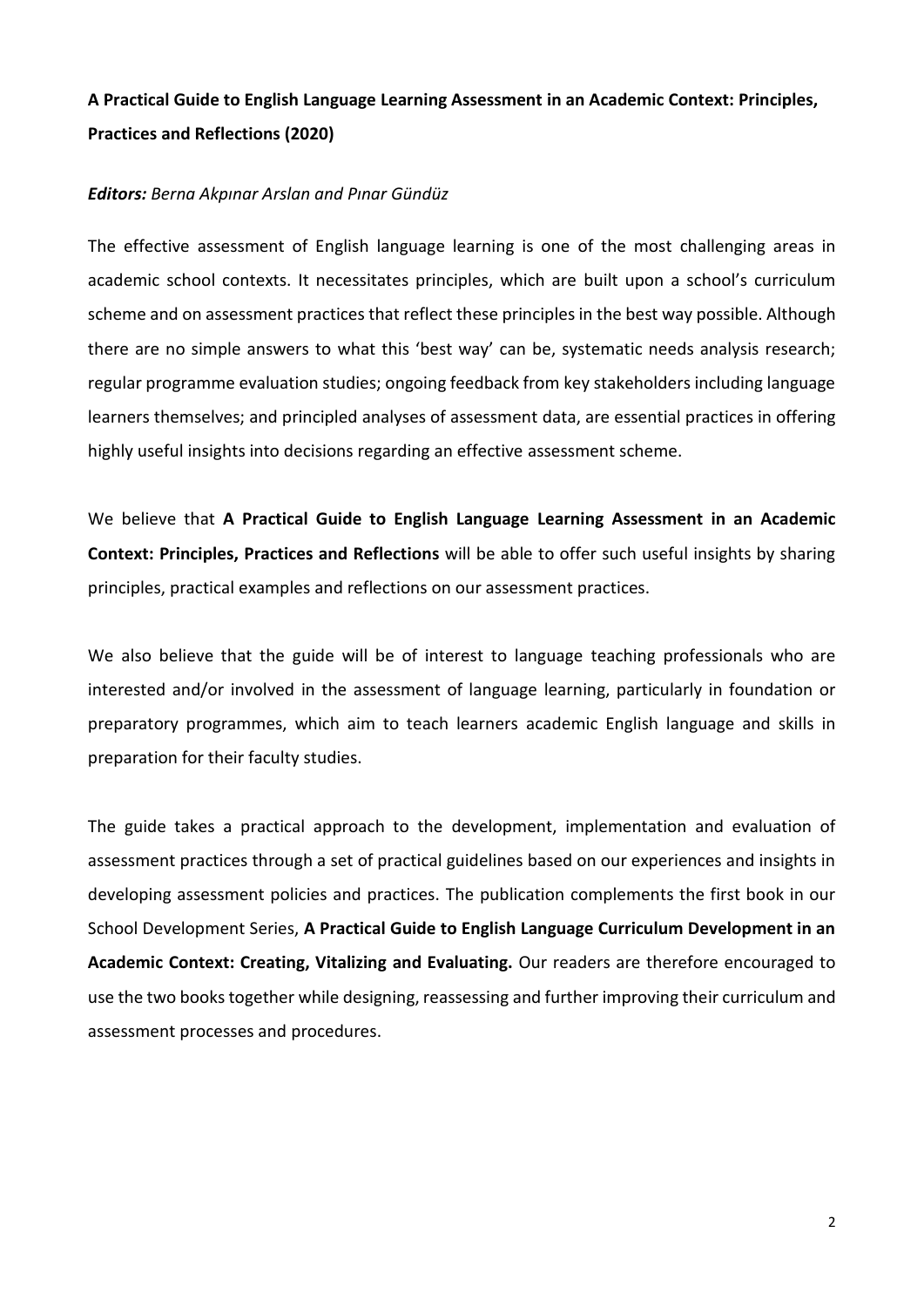**CHAPTER 2: DEVELOPMENT OF ASSESSMENT PROCESSES AND PRACTICES** Berna Akpinar Arslan & Pinar Gündüz

**PART B: FORMATIVE ASSESSMENT OF LEARNING** 

#### **CHAPTER 3: PROCESS FOCUSED ASSESSMENT OF LEARNING**

**LEARNING PORTFOLIO** Alev Türkmen Zengin & Esra Gün Alayafl

**COLLABORATIVE LEARNING** Esra Gün Alayafl

**HOMEWORK AND PARTICIPATION** Neslihan Demirdirek & Pinar Gündüz

**CHAPTER 4: WRITING FOCUSED ASSESSMENT OF LEARNING** 

**SHORT ANSWER EXAMINATION** Alev Türkmen Zengin, Merve Karabulut & Mine Münevver Bağ

**OPEN BOOK EXAMINATION** Esra Gün Alayafi, Eylem Bütüner & Mine Münevver Bağ

**RESPONSE WRITING EXAMINATION** Mutlu Bosson & Pinar Gündüz

**CHAPTER 5: FACULTY-ORIENTED ASSESSMENT OF LEARNING** 

**ENGLISH OF MATHS AND SCIENCES.** Berna Akpınar Arslan & Jonathan M.G.Smith

**CRITICAL THINKING FOR SOCIAL SCIENCES.** Amy Stopper, Kristin Ann Sendur, Suzan Altıparmak & Vildan Çal

**PROJECT BASED LEARNING.** Andrew Bosson

PART C: EXAM FOCUSED ASSESSMENT OF LEARNING

**INTRODUCTION AND RATIONALE** Berna Akpinar Arslan & Pinar Gündüz

**CHAPTER 6: ASSESSMENT OF LANGUAGE** 

Akif Cal & Görkem Satak

**CHAPTER 7: ASSESSMENT OF READING AND LISTENING.** Deniz Renda & Idil Günes Ertuğan

**CHAPTER 8: ASSESSMENT OF SPEAKING** 

Berna Akpinar Arslan & Pinar Gündüz

**CHAPTER 9: ASSESSMENT OF LANGUAGE PROFICIENCY: PLACEMENT AND PROFICIENCY EXAMS** Berna Akpınar Arslan, Pınar Gündüz

**REFLECTIONS: LOOKING FORWARD** Berna Akpinar Arslan & Pinar Gündüz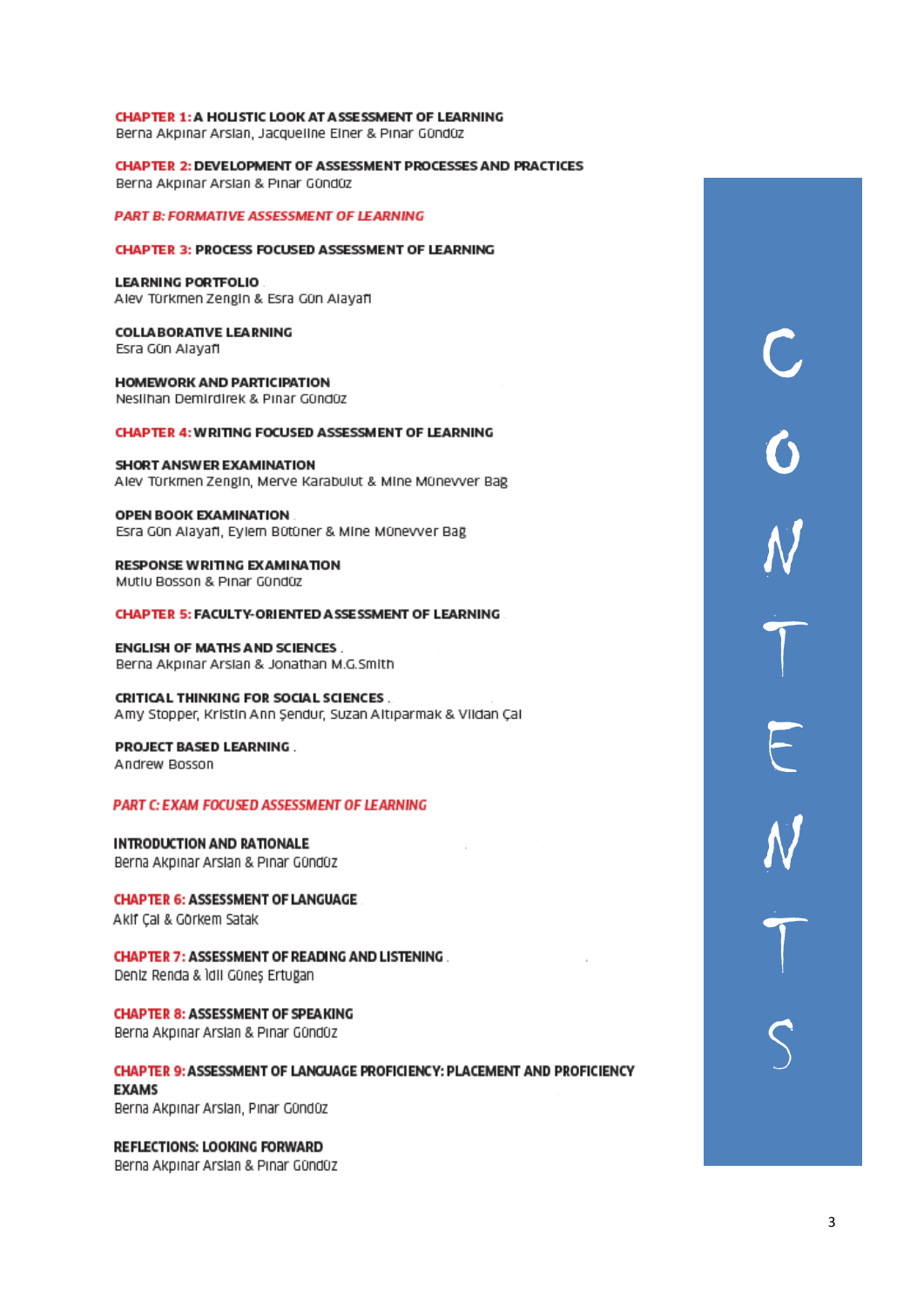### **A Practical Guide to English Language Teacher Development in an Academic Context: Approaches, Explorations and Practices (2017)**

#### *Editors: Andrew Bosson and Deniz Kurtoğlu Eken*

This publication is all about a school's most important asset, its teachers. Our book includes a rich collection of professional development ideas and teacher development stories written by Sabancı University School of Languages (SL) teachers and is intended to be of interest to all teacher learners and teaching professionals who believe in lifelong learning, embracing opportunities for further professional growth. The approaches, explorations and practices presented in the publication are based on the recognition, creation and design of professional development opportunities promoting real life experiential teacher learning at the SL.

The themes which run through the book all embrace the idea of lifelong teacher development and teacher learning through a growth mindset a key element of which is the awareness, desire and courage to critically explore and reflect on our own approaches and practices as teachers.

Another theme that runs through our book also reveals our understanding of professional development. Professional development is a *thread* that connects seemingly unconnected areas in both teacher and institutional practice and learning. And it is the recognition of this learning that makes it development.

With the collective contributions of our colleagues, this book also presents a rich example of teacher development and teacher learning on so many levels; individual research and writing, collaborative discussion and ideas generation, reflective learning from drafting and redrafting processes, learning from peers, and gaining a holistic understanding of the myriad professional development possibilities.

We believe **A Practical Guide to English Language Teacher Development in an Academic Context: Approaches, Explorations and Practices** will be of interest to all teaching professionals who see themselves as lifelong teacher learners and are looking for 'new' paths and inspiration on their developmental journeys.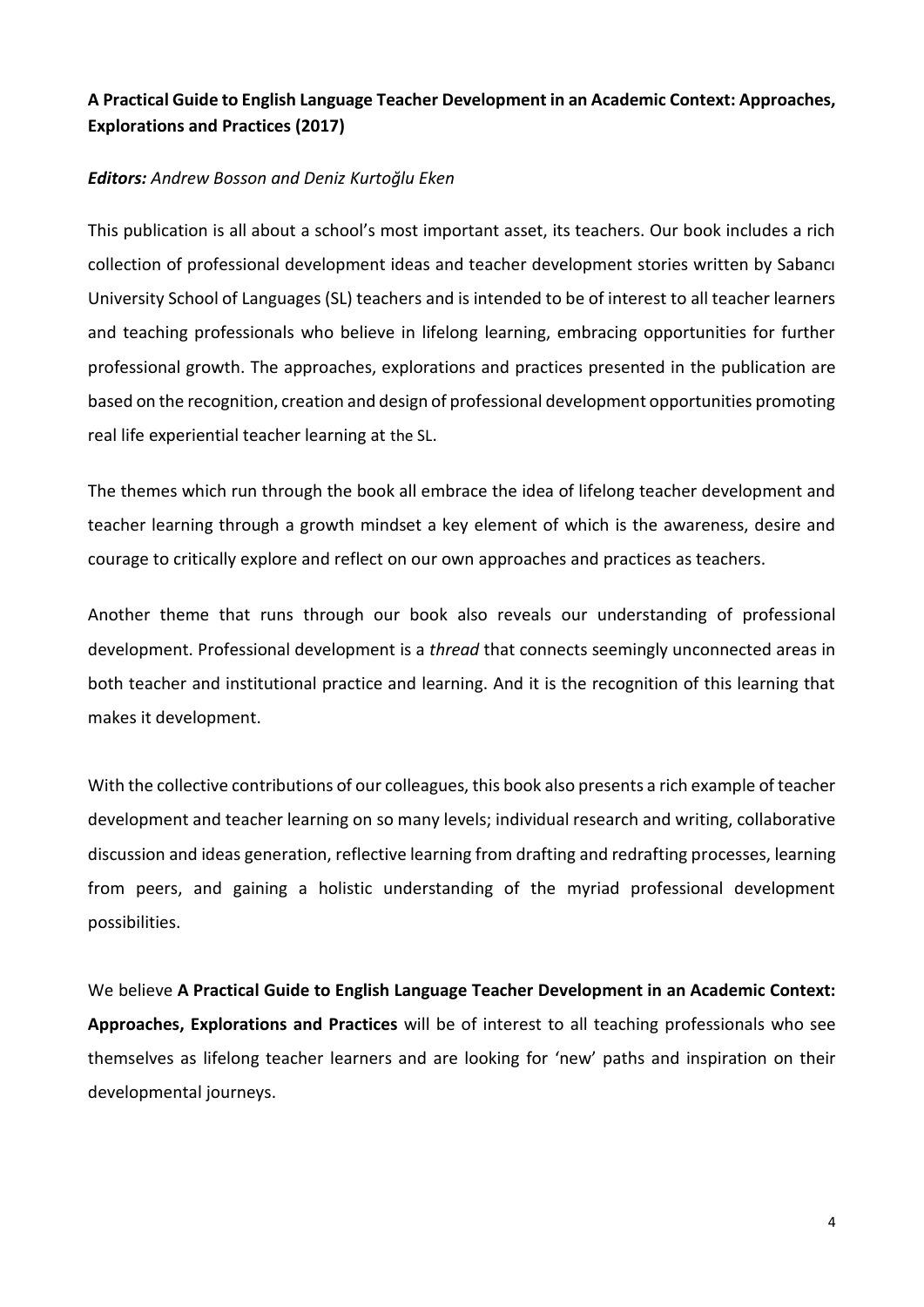### **A Practical Guide to English Language Teacher Development in an Academic Context: Approaches, Explorations and Practices (2017)** *Editors: Andrew Bosson and Deniz Kurtoğlu Eken*

#### PART A: EXPLORING TEACHER DEVELOPMENT

**CHAPTER 1: THE CULTURE OF DEVELOPMENT** Andrew Bosson & Deniz Kurtoğlu Eken CHAPTER 2: THE KEY TO DEVELOPMENT: TEACHER MOTIVATION AND LIFELONG LEARNING Andrew Bosson & Deniz Kurtoğlu Eken CHAPTER 3: TEACHER COLLABORATION AND COOPERATION Vildan Cal, Meral Güceri & Nezaket Özgirin CHAPTER 4: DEVELOPING THROUGH CLASSROOM TEACHING Berna Akpınar Arslan, Mutlu Bosson & Sonat Demirdirek CHAPTER 5: DEVELOPING A PRINCIPLED APPROACH FOR THE USE OF DIGITAL RESOURCES Andrew Bosson, Burça Çapkan, Adam Simpson, Sibel Taşkın Şimşek & Evrim Uysal CHAPTER 6: OBSERVATION BASED TEACHER DEVELOPMENT Andrew Bosson & Sharon Çeltek CHAPTER 7: DEVELOPING THROUGH TEACHER RESEARCH AND EXPLORATION Sharon Çeltek & Deniz Kurtoğlu Eken CHAPTER 8: DEVELOPING THROUGH PRESENTATIONS AND WORKSHOPS Andrew Bosson & Meral Güçeri CHAPTER 9: TEACHER SELF ASSESSMENT: THE EAQUALS FRAMEWORK FOR LANGUAGE **TRAINING AND DEVELOPMENT** Vildan Çal & Deniz Kurtoğlu Eken CHAPTER 10: TEACHER DEVELOPMENT FROM AN INSTITUTIONAL PERSPECTIVE Jacqueline Einer & Deniz Kurtoğlu Eken

#### **PART B: OUR TEACHER DEVELOPMENT STORIES**

**PERCEPTION** Sharon Celtek

STORY 1: TEAM-TEACHING AS A TOOL FOR COURSE ORIENTATION AND MODELLING **TEACHING PRACTICE Vildan Cal & Amy Stopper** STORY 2: IN THE MIRROR OF A JOURNAL Berna Akpinar Arslan STORY 3: MY JOURNEY AS A TEACHER Celile Gürsu STORY 4: MY PHD JOURNEY Deniz Çiçekoğlu Daryavuz STORY 5: FROM REFLECTIVE TEACHING TO A CRITICAL COMPREHENSION STRATEGY Görkem Satak STORY 6: INTERACTIVE DECISION-MAKING Jacqueline Einer STORY 7:1 AM LEARNING WITH AND FROM MY LOVELY LEARNERS Meral Güceri STORY 8: TEAM DEVELOPMENT: RAISING AWARENESS OF ISSUES RELATED TO COMMUNICATION TO PROMOTE SMOOTH TEAM WORK Sharon Çeltek & Nezaket Özgirin STORY 9: FAR FROM PERFECT: ETERNALLY IN BLOOM Nurdan Çoksezen Metel STORY 10: LEARNING FROM LEARNERS Pinar Gündüz STORY 11: MANAGING SELF-MANAGERS: THE ROLE OF THE TEACHER IN THE MIXED **ABILITY CLASSROOM Shari Young** STORY 12: COMPARING TEACHING AND LEARNING: TEACHER INTENTION VERSUS STUDENT C O N T E N T S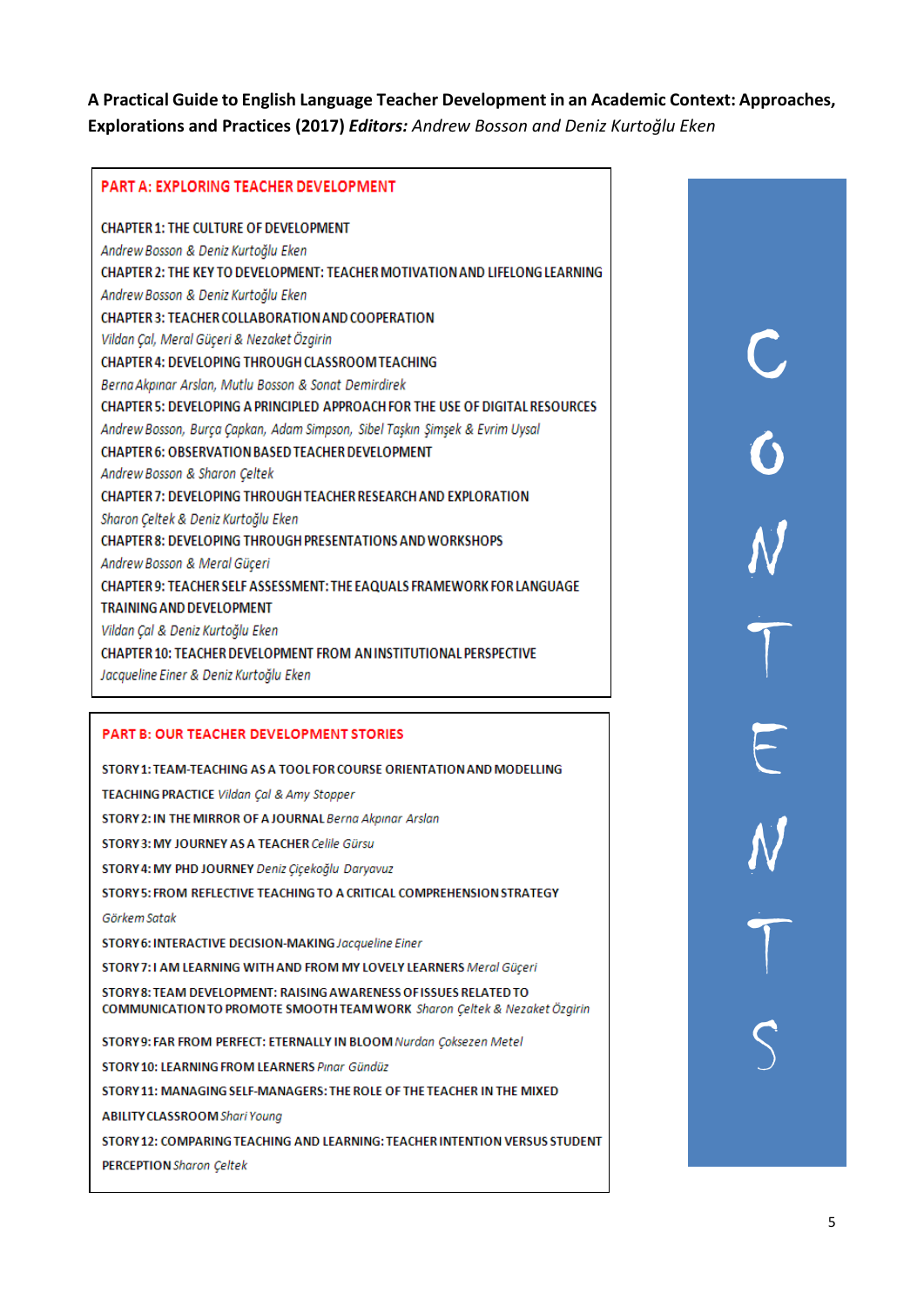# **A Practical Guide to English Language Learner Development in an Academic Context: Practices and Processes (2015)**

### *Editors: Esra Gün Alayafi and Neslihan Demirdirek*

For us, learners have always been and shall always be at the heart of instruction with methods and techniques built around learner-centered teaching and more importantly on principles which view learners as individuals with vast potential and a rich repertoire of learning styles and strategies.

Having learned so much from and with our learners over the years, we have felt professionally responsible to share all this wonderful learning and experience with other colleagues and institutions through **A Practical Guide to English Language Learner Development in an Academic Context: Practices and Processes**.

The practices and processes that have been discussed in this publication have been created and developed over the years by members of Sabancı University, School of Languages with a working goal of promoting autonomous learning.

It is intended that this book will be of interest to other professionals who share similar interests and aims especially in foundation or preparatory programmes preparing learners for academic study in English.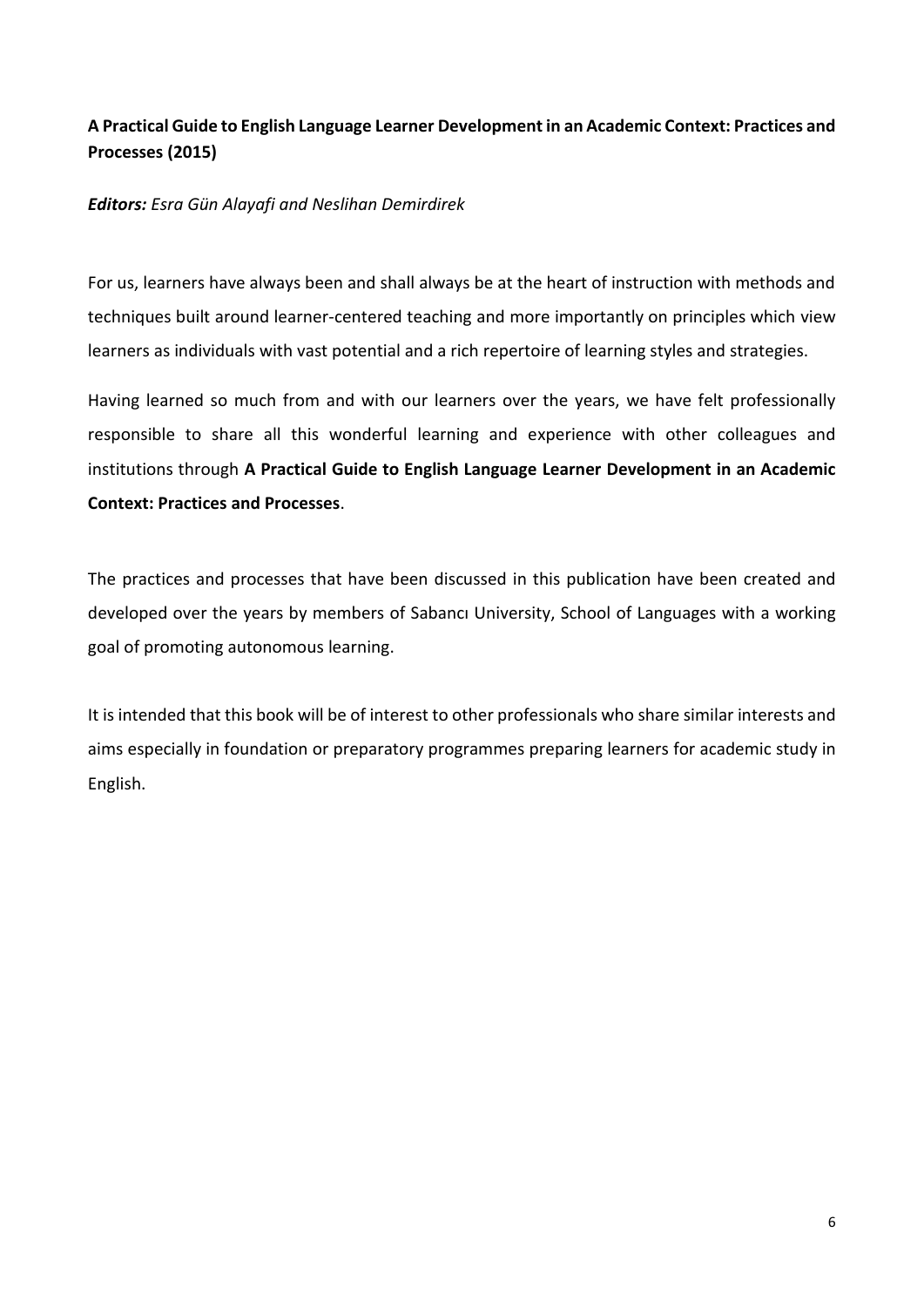**A Practical Guide to English Language Learner Development in an Academic Context: Practices and Processes (2015)** *Editors: Esra Gün Alayafi and Neslihan Demirdirek*

| Looking at the Bigger Picture: Contexts, Parameters and Principles                                |
|---------------------------------------------------------------------------------------------------|
| Leah Bosworth, Jacqueline Einer & Jonathan Smith                                                  |
| <b>PART A: CREATING THE CURRICULUM</b>                                                            |
| 1. Building a Curriculum Team: Vision, Roles and Collaboration, Leah Bosworth & Jonathan Smith    |
| 2. Laying the Foundations: Introduction to Needs Analysis and Objective Writing                   |
| Leah Bosworth & Jonathan Smith                                                                    |
| 3. Clarifying Expectations: Exit-Level Descriptors, Leah Bosworth & Jonathan Smith                |
| 4. Identifying Core Principles: The Curriculum Framework, Leah Bosworth & Jonathan Smith          |
| 5. Making objectives accessible to the learner: Can-do Statements,                                |
| Seyran Erdoğan & Reyhan Salatacı Ok                                                               |
| Fostering Independent Learning: Principles and Practices, Esra Gün Alayafi & Bünyamin Mengi<br>6. |
| 7. Developing Academic Language Objectives: Corpus and Needs Analysis                             |
| Anna Hreczuch & Michael John Thomas                                                               |
| 8. Developing Academic Vocabulary Objectives: Corpus Analysis and Word Lists                      |
| Tanju Deveci & Adam Simpson                                                                       |
| 9. Developing Academic Reading Objectives: From 'Learning to Read' to 'Reading to Learn'          |
| Eylem Mengi & Sharon Turner                                                                       |
| 10. Developing Academic Writing Objectives: Communicative Functions and Rhetorical Flexibility    |
| Merve Karabulut Baykan & Reyhan Salatacı Ok                                                       |
| 11. Developing Academic Listening Objectives: Authenticity and Scaffolding                        |
| Leah Bosworth & Jonathan Smith                                                                    |
| 12. Developing Academic Speaking Objectives: Conversation, Discussion and Presentation            |
| Meltem Bizim & Devrim Demirezen Uygan                                                             |
| 13. Catering for ESP Needs: The English of Maths and Sciences, Jacqueline Einer & Jonathan Smith  |
| <b>PART B: VITALIZING THE CURRICULUM</b>                                                          |
| 14. Producing your Own Materials: The Process of Writing a Course Book                            |
| Jacqueline Einer & Münevver Mine Bağ                                                              |
| 15. Vitalizing Objectives: Teaching and Learning Programmes, Leah Bosworth & Jonathan Smith       |
| 16. Addressing Individual Learners' Needs: Tutorials, Esra Gün Alayafi & Bünyamin Mengi           |
| 17. Implementing the Writing Cycle: Assignments, Tutorials and Folders                            |
| Merve Karabulut Baykan & Reyhan Salatacı Ok                                                       |
| 18. Improving Listening: Podcasts and E-documentaries, Neslihan Demirdirek & Nezaket Özgirin      |
| 19. Implementing the Speaking Cycle: Tasks, Portfolio and Evaluation                              |
| Meltem Bizim & Devrim Demirezen Uygan                                                             |
| 20. Providing Online Support for Teachers and Learners: Virtual Learning Environments             |
|                                                                                                   |
| Sibel Taşkın Şimşek & Evrim Uysal                                                                 |
| <b>PART C: EVALUATING THE CURRICULUM</b>                                                          |
| 21. Valuing Learners' Voices: The Learner Forum, Leah Bosworth & Pinar Gündüz                     |
| 22. Valuing Teachers' Voices: Mechanisms for Feedback and Ownership                               |

Jonathan Smith & Leah Bosworth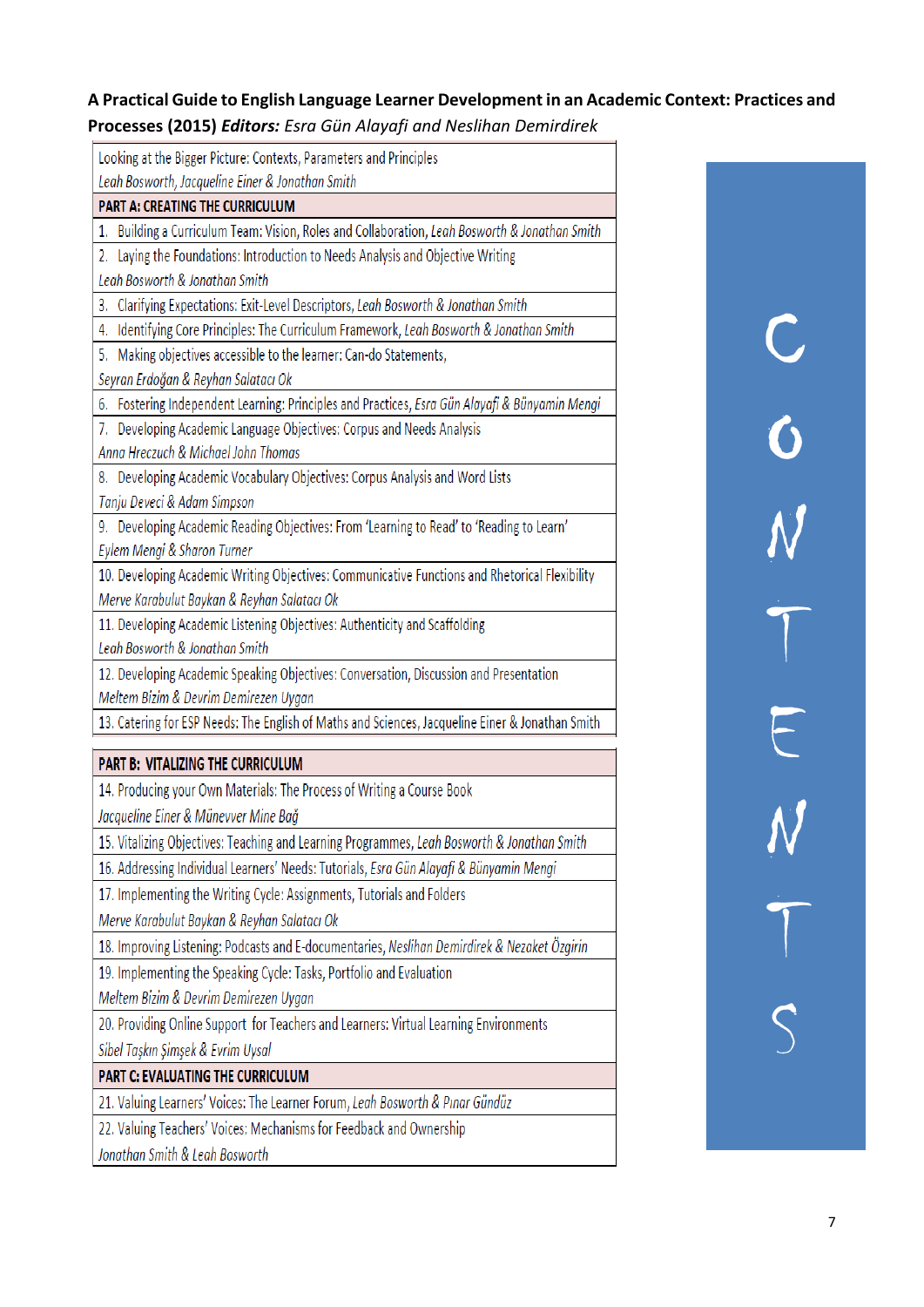### **A Practical Guide to English Language Curriculum Development in an Academic Context: Creating, Vitalizing and Evaluating (2013)**

#### *Editors: Leah Bosworth and Jonathan M.G.Smith*

This Guide is a set of reflections on the development of the curriculum at Sabancı University School of Languages over the last decade. During this time the School has created a range of syllabus documents and worked further on implementing, evaluating and revising an EAP-oriented curriculum. This has involved several rounds of needs analysis studies focused on improving different areas of the curriculum and ensuring that the curriculum does not remain a theoretical document 'on the shelf' but is brought to life or 'vitalized'. In recent years we have become more aware of the benefits of sharing our experiences in this area with other institutions, which in turn has been informing innovation in our own curriculum. This has been the motivating factor behind the publication.

It is intended that **A Practical Guide to English Language Curriculum Development in an Academic Context: Creating, Vitalizing and Evaluating** will be of interest to any who are involved in the setting up and/or development of an English language curriculum for foundation or preparatory programmes preparing learners for academic study in English. In order for other institutions to learn from our experiences and transfer the insights we have gained to their own context, this publication aims to provide a practical approach to the development, implementation and evaluation of the curriculum.